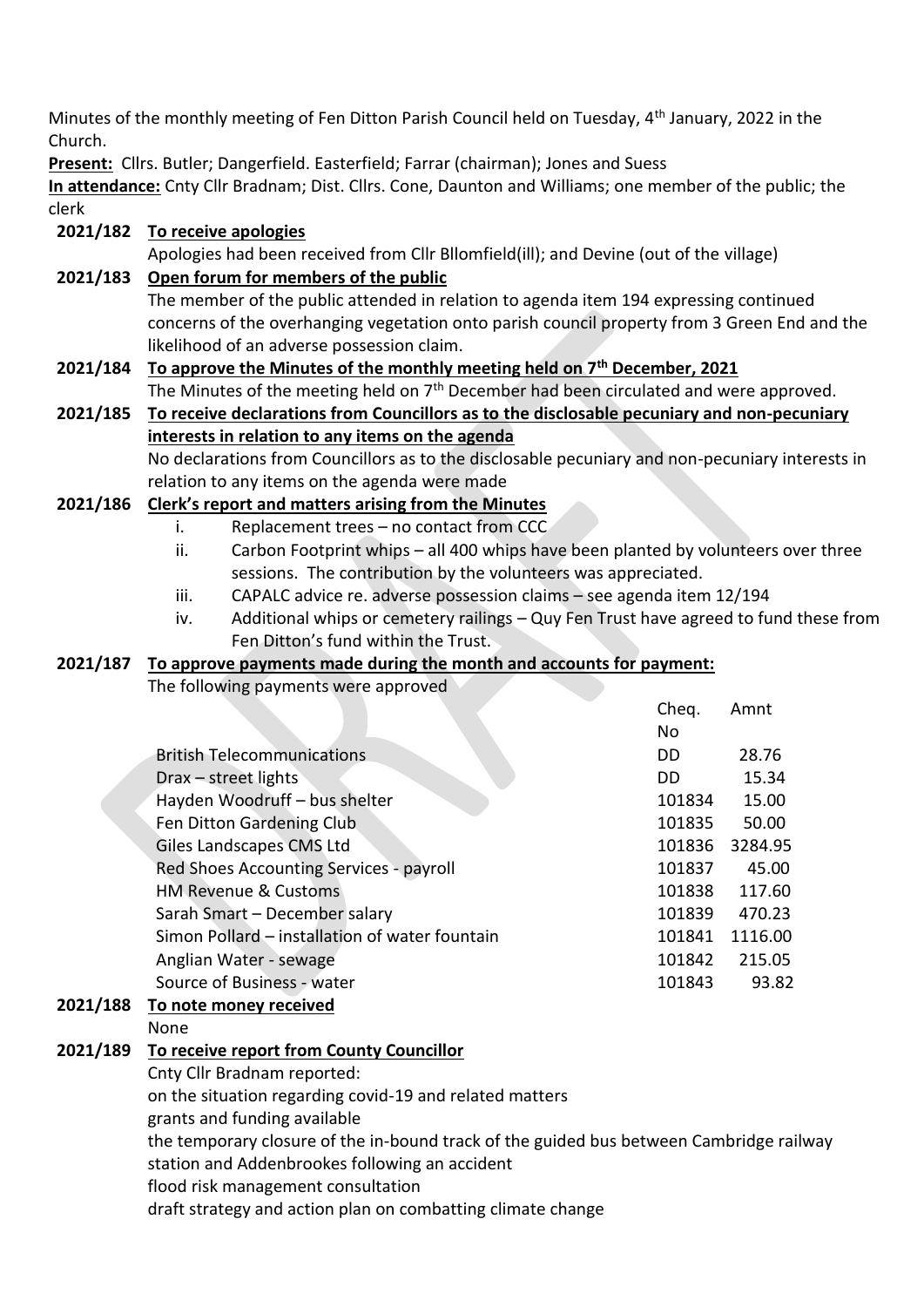recognition of apprentices award

#### **2021/190 To receive report from District Councillors** Dist. Cllr Daunton and Williams reported on meetings attended about the relocation of the Cambridge Water treatment plant to Honey Hill changes to refuse collection over the Christmas/New Year period Combined Authority funding for social housing Dist Cllr Cone reported on the opening of the Chisholm Trail on the situation regarding covid-19 and related matter **2021/191 To consider following planning applications and tree works applications** 21/05331/HFUL Hardwick House, High Ditch Road Two storey extension. Double garage and front wall. Resubmission of 21/02790/HFUL The Council object to the application for the following reasons: that a further double garage is not required as there is already one on site which is not being used as permitted having been converted into living accommodation, evidently without change of use, and advertised on two booking sites that there is no indication on the application form that trees will need to be removed to achieve the building of the garage. However it would appear from the positioning of the proposed garages that significant clearance would be required. that the 1.8m high brick wall along the frontage of the property would **not** be in keeping with the character of this part of High Ditch Road. It should also be noted that the wall is not shown on any of the drawings of the proposed plans or elevations. The Council draw attention to the fact that they alerted the District Council enforcement officer to a potential breach in an e-mail dated 9th July which was dismissed in an e-mail dated 27 July, see attached, as there being no evidence. See above regarding evidence. The Council request that, in view of the dismissal of the clearly evidenced information provided by them to application 21/02790/HFUL for which the above application is a resubmission effectively reducing the size of the extension and the reduction in height of the garage and that the application does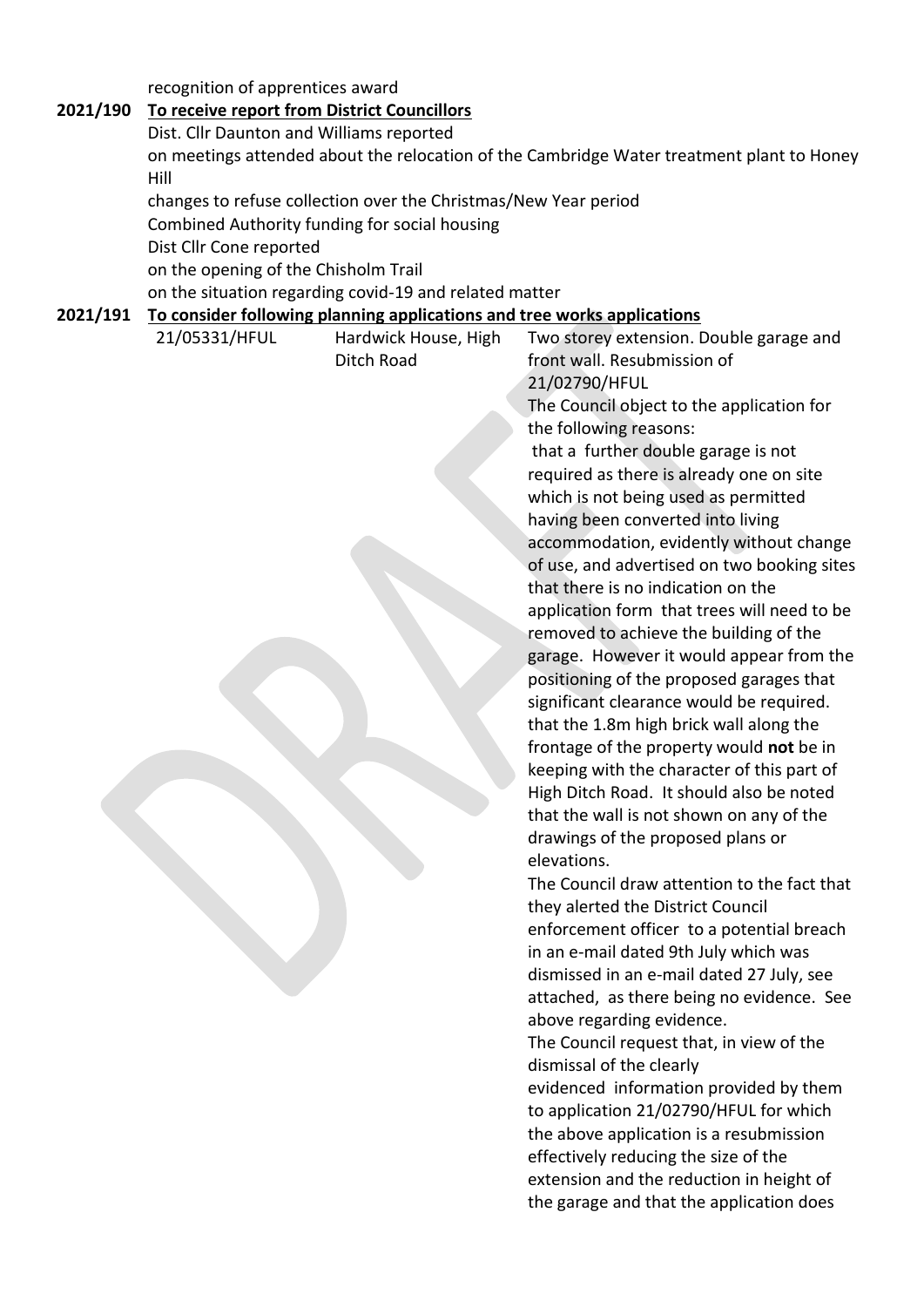not include complete information that the application is considered by District Council's Planning Committee. Additionally that enforcement action is now taken as regards the change of use of the double garage to living accommodation not associated with Hardwick House and advertised as such. 21/1729/TTCA 1 Bakery Close Silver birch in front garden – due to proximity of and the roots of which persistently block the drains – level The Council object to the application as evidence for the reasons to level, that the roots persistently block the drains, is not provided or that an alternative to address the problem has been investigated.

### **2021/192 Planning application responses from SCDC**: None

#### **2021/193 To consider applications for co-option to the Council** No applications

### **2021/194 Boundary of land by the barn and 3 Green End**

- i. To consider information received from CAPALC NALC Legal Topic note 55 – adverse possession claims had been circulated to councillors. The document clearly states that any claimant would need to demonstrate all of the following: exclusive possession; intention to possess; no licence/agreement; and continuous possession and that the squatter would need to have exclusive, physical control of the land.
- ii. To agree, in light of information received, the policy of the Council with regard to the boundary

It was agreed that as the Council can take no action regarding the overgrowth from 3 Green End onto the parish council owned land due to the Deed of Grant to the occupier of 7 Green End that communication be sent to the occupier of 7 Green End seeking permission to cut back the overgrowth and enhance the exposed area with planting and re-seeding. It was further agreed that the Council would obtain a quotation for the removal of the vegetation, enhancement and remedial work.

### **2021/195 Pavilion redevelopment:**

Report of any progress/meetings held

PiP had indicated that plans would be presented before the end of December and the clerk had suggested a list of dates for a meeting. As yet no communication has been received.

## **2021/196 Cambridge Water Treatment Plant – update on information received and sent**

A letter has been sent to Lucy Frazer MP regarding the access to the site. Issues regarding odour are concern

### **2021/197 To receive progress report on project to repair cemetery wall**

The survey has been provided and work on the applications for permission are being prepared.

### **2021/198 Office space at Marleigh**

- i. To consider amended draft Heads of Terms for office space The amended terms have not yet been received.
- ii. To agree signatory on any Lease